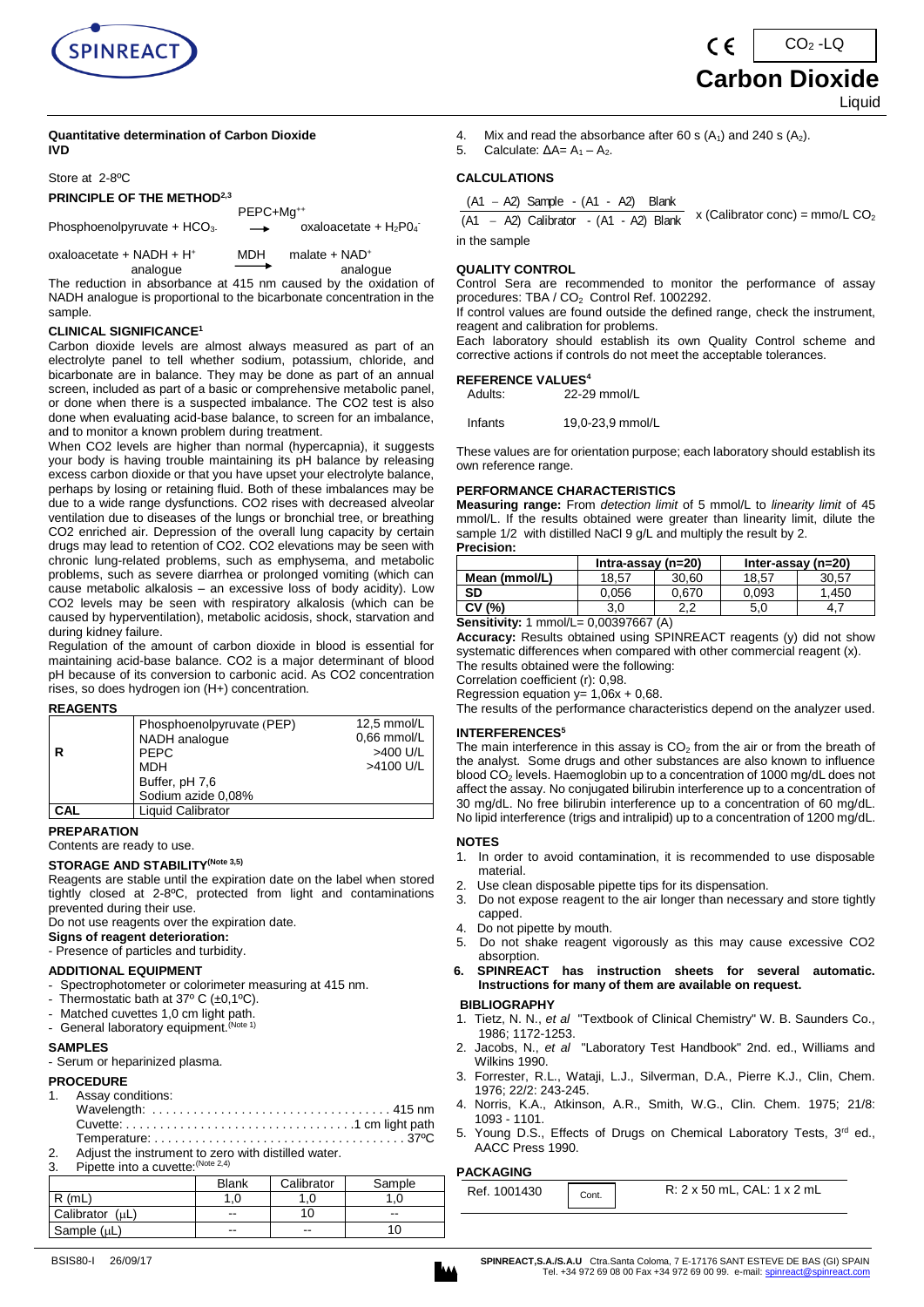

#### **Determinación cuantitativa de Dióxido de Carbono IVD**

Conservar a 2-8ºC

#### **PRINCIPIO DEL MÉTODO 2,3**

| Fosfoenolpiruvato + $HCO3$ .           | PEPC+Mq <sup>++</sup><br>$\rightarrow$ | oxaloacetato + $H_2PQ_4$    |
|----------------------------------------|----------------------------------------|-----------------------------|
| oxaloacetato + NADH + $H^*$<br>análogo | MDH                                    | malato + $NAD^+$<br>análogo |

La disminución de absorbancia a 415 nm causada por la oxidación de un análogo del NADH es proporcional a la concentración de bicarbonato en la muestra.

#### **SIGNIFICADO CLÍNICO<sup>1</sup>**

Los niveles de dióxido de carbono casi siempre se miden como parte de un panel de electrolitos para saber si el sodio, el potasio, el cloruro y el bicarbonato están en equilibrio. Pueden realizarse como parte de una revisión anual, incluida como parte de un estudio metabólico básico o exhaustivo, o se hace cuando hay sospecha de un desequilibrio. La prueba de CO<sub>2</sub> también se realiza cuando se evalúa el equilibrio ácido-base, para detectar un desequilibrio y para controlar un problema conocido durante el tratamiento.

Cuando los niveles de CO<sub>2</sub> son más altos de lo normal (hipercapnia), indica que su cuerpo tiene problemas para mantener su equilibrio de pH liberando exceso de dióxido de carbono o que ha alterado su equilibrio electrolítico, quizás por perder o retener líquido. Ambos desequilibrios pueden deberse a una amplia gama de disfunciones. El CO<sup>2</sup> aumenta con la disminución de la ventilación alveolar debido a enfermedades de los pulmones o del árbol bronquial, o al respirar aire enriquecido con CO<sub>2</sub>. La depresión de la capacidad pulmonar total por ciertos fármacos puede conducir a la retención de CO<sub>2</sub>. Se pueden observar incrementos de  $CO<sub>2</sub>$  con problemas crónicos relacionados con el pulmón, como enfisema y problemas metabólicos, como diarrea severa o vómitos prolongados (que pueden causar alcalosis metabólica - una pérdida excesiva de acidez corporal). Los niveles bajos de CO<sub>2</sub> pueden observarse con la alcalosis respiratoria (que puede ser causada por hiperventilación), acidosis metabólica, shock, hambre y durante la insuficiencia renal.

#### **REACTIVOS**

|     | Fosfoenolpiruvato (PEP) | 12,5 mmol/L   |
|-----|-------------------------|---------------|
|     | NADH análogo            | $0.66$ mmol/L |
|     | <b>PEPC</b>             | >400 U/L      |
|     | <b>MDH</b>              | >4100 U/L     |
|     | Tampón, pH 7,6          |               |
|     | Azida sódica 0,08%      |               |
| CAL | Calibrador líquido      |               |

**PREPARACIÓN** 

Los reactivos están listos para su uso.

#### **CONSERVACIÓN Y ESTABILIDAD(Nota 3,5)**

Los reactivos son estables hasta la fecha de caducidad indicada en la etiqueta del vial, cuando se mantienen los viales bien cerrados a 2-8ºC, protegidos de la luz y se evita su contaminación. No usar reactivos fuera de la fecha indicada.

#### **Indicadores de deterioro de los reactivos**

- Presencia de partículas y turbidez

#### **MATERIAL ADICIONAL**

- Espectrofotómetro o analizador para lecturas a 415 nm.
- Baño Termostático a 37º C (±0,1ºC).
- Cubetas de 1,0 cm de paso de luz.
- Equipamiento habitual de laboratorio (Nota 1)

#### **MUESTRAS**

- Suero o plasma heparinizado.

#### **PROCEDIMIENTO**

- Condiciones del ensayo:
- Longitud de onda: . . . . . . . . . . . . . . . . . . . . . . . . . . . . . . . 415 nm Cubeta: . . . . . . . . . . . . . . . . . . . . . . . . . . . . . . . . 1 cm paso de luz Temperatura. . . . . . . . . . . . . . . . . . . . . . . . . . . . . . . . . . . . . . . 37ºC
- 2. Ajustar el espectrofotómetro a cero frente a agua destilada.

# 3. Pipetear en una cubeta<sup>(Nota 2,4)</sup>

|                 | <b>Blanco</b>            | Calibrador | Muestra |
|-----------------|--------------------------|------------|---------|
| ` (mL.          |                          |            |         |
| Calibrador (µL) | $\overline{\phantom{a}}$ |            | $- -$   |
| Muestra (µL)    | $-$                      | --         | 10      |



5. Calcular:  $\Delta A = A_1 - A_2$ .

#### **CÁLCULOS**

 $(A1 - A2)$  Muestra  $- (A1 - A2)$  Blanco

 $(A1 - A2)$  Calibrador  $- (A1 - A2)$  Blanco x (Conc. Calibrador) = mmol/L de  $CO<sub>2</sub>$  en la muestra

#### **CONTROL DE CALIDAD**

Es conveniente analizar junto con las muestras sueros control valorados: TBA / CO<sup>2</sup> Control Ref. 1002292.

Si los valores hallados se encuentran fuera del rango de tolerancia, se debe revisar los instrumentos, los reactivos y la calibración.

Cada laboratorio debe disponer su propio Control de Calidad y establecer correcciones en el caso de que los controles no cumplan con las tolerancias.

**VALORES DE REFERENCIA<sup>4</sup>**<br>Adultos: 22-29 mmo 22-29 mmol/L

Niños: 19,0-23,9 mmol/L

Estos valores son orientativos. Es recomendable que cada laboratorio establezca sus propios valores de referencia.

#### **CARACTERÍSTICAS DEL MÉTODO**

**Rango de medida:** Desde el *límite de detección* de 5 mmol/L hasta el *límite de linealidad* de 45 mmol/L. Si la concentración de la muestra es superior al límite de linealidad, diluir 1/2 con NaCl 9 g/L y multiplicar el resultado final por 2.

#### **Precisión:**

|                | Intraserie (n=20) |            |       | Interserie (n=20) |
|----------------|-------------------|------------|-------|-------------------|
| Media (mmol/L) | 18.57             | 30.60      | 18.57 | 30.57             |
| SD             | 0.056             | 0.670      | 0.093 | .450              |
| (% )<br>СV     | 3.0               | ◠<br>- - - | 5.0   |                   |

**Sensibilidad:** 1 mmol/L= 0,00397667 (A)

**Exactitud:** Los reactivos SPINREACT (y) no muestran diferencias sistemáticas significativas cuando se comparan con otros reactivos comerciales (x).

Los resultados obtenidos fueron los siguientes:

Coeficiente de regresión (r): 0,98.

Ecuación de la recta de regresión:  $y = 1,06x + 0,68$ .

Las características del método pueden variar según el analizador utilizado.

#### **INTERFERENCIAS<sup>5</sup>**

La principal interferencia en este ensayo es el CO<sub>2</sub> presente en el aire o de la respiración del analista. Algunas drogas y otras sustancias también pueden interferir. Hemoglobina hasta una concentración de 1000 md/dL no interfiere. No hay interferencia de Bilirrubina conjugada hasta concentraciones de 30 mg/dL. No hay interferencia de Bilirrubina libre hasta concentraciones de 60 mg/dL. No hay interferencia de lípidos hasta concentraciones de 1200 mg/dL.

#### **NOTAS**

- 1. Para evitar su contaminación, se recomienda utilizar material desechable.
- Usar puntas de pipeta desechables limpias para su dispensación.
- 3. No exponer el reactivo al aire libre más tiempo del necesario y conservar bien cerrado.
- 4. No pipetear con la boca.
- 5. No agitar el reactivo con vigor ya que podría causar absorción excesiva de CO2.
- **6. SPINREACT dispone de instrucciones detalladas para la aplicación de este reactivo en distintos analizadores.**

#### **BIBLIOGRAFÍA**

- 1. Tietz, N. N., *et al* "Textbook of Clinical Chemistry" W. B. Saunders Co., 1986; 1172-1253.
- 2. Jacobs, N., *et al* "Laboratory Test Handbook" 2nd. ed., Williams and Wilkins 1990.
- 3. Forrester, R.L., Wataji, L.J., Silverman, D.A., Pierre K.J., Clin, Chem. 1976; 22/2: 243-245.
- 4. Norris, K.A., Atkinson, A.R., Smith, W.G., Clin. Chem. 1975; 21/8: 1093 - 1101.
- 5. Young D.S., Effects of Drugs on Chemical Laboratory Tests, 3<sup>rd</sup> ed., AACC Press 1990.

#### **PRESENTACIÓN**

| Ref. 1001430<br>Cont. |
|-----------------------|
|-----------------------|



Líquido